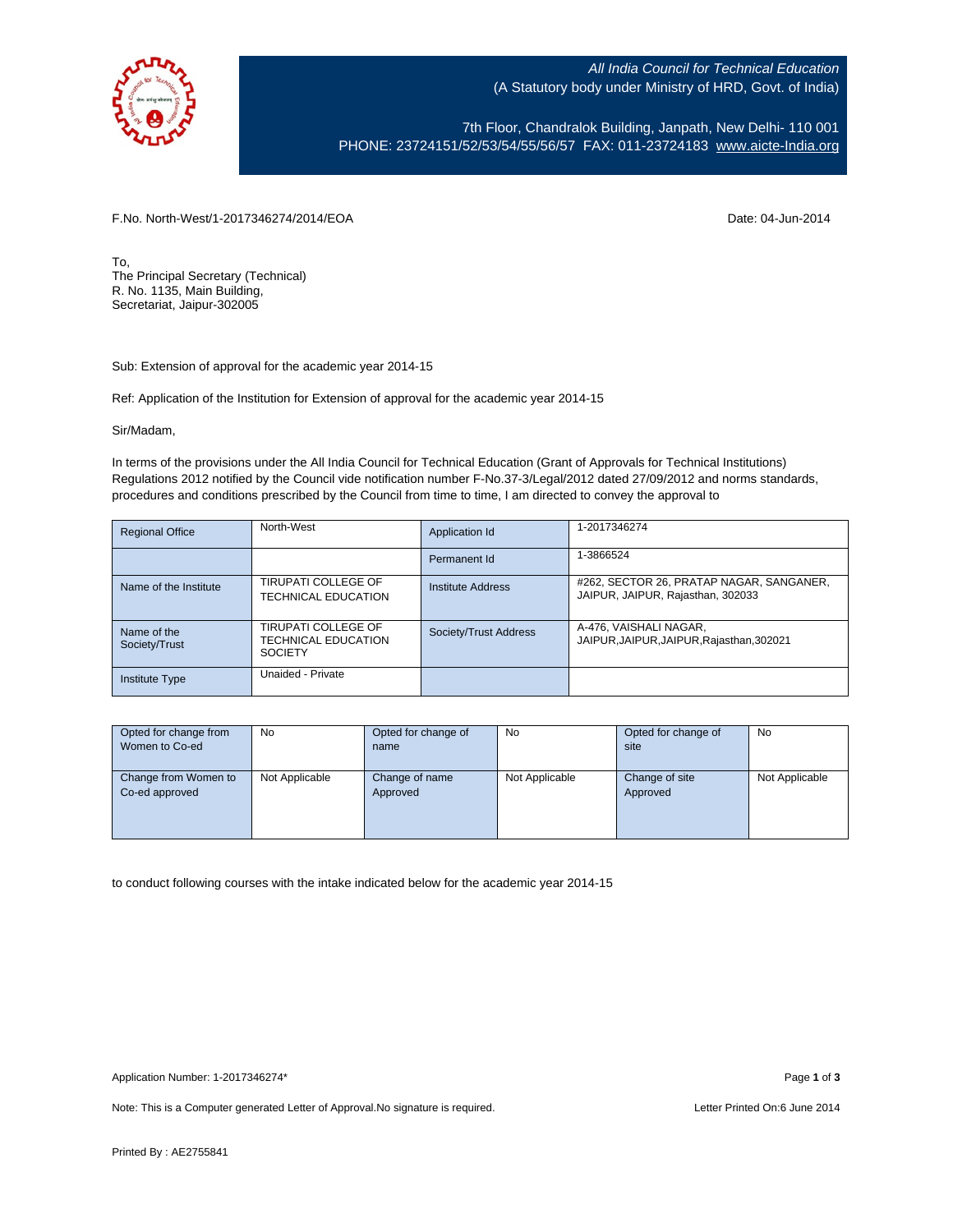## All India Council for Technical Education (A Statutory body under Ministry of HRD, Govt. of India)



7th Floor, Chandralok Building, Janpath, New Delhi- 110 001 PHONE: 23724151/52/53/54/55/56/57 FAX: 011-23724183 [www.aicte-India.org](http://www.aicte-india.org/)

| Application Id: 1-2017346274<br>Program | Shift        | Level                              | Course                                                        | Time<br><b>Full/Part</b>   | <b>Affiliating Body</b>                    | 4<br>7<br>2013-<br>Intake | 호<br>Approved<br>Intake<br>14-15 | status<br>Approval<br>$\overline{g}$ | status<br>Approval<br>$\frac{1}{2}$ | ollaboration<br>status<br>ပ<br>Foreign C<br>Approval |
|-----------------------------------------|--------------|------------------------------------|---------------------------------------------------------------|----------------------------|--------------------------------------------|---------------------------|----------------------------------|--------------------------------------|-------------------------------------|------------------------------------------------------|
| <b>MANAGEMEN</b>                        | 1st<br>Shift | <b>POST</b><br><b>GRADUA</b><br>TE | <b>MASTERS IN</b><br><b>BUSINESS</b><br><b>ADMINISTRATION</b> | <b>FULL</b><br><b>TIME</b> | Rajasthan<br>Technical<br>University, Kota | 120                       | 120                              | <b>NA</b>                            | <b>NA</b>                           | N                                                    |

• Validity of the course details may be verified at www.aicte-india.org>departments>approvals

The above mentioned approval is subject to the condition that TIRUPATI COLLEGE OF TECHNICAL EDUCATION shall follow and adhere to the Regulations, guidelines and directions issued by AICTE from time to time and the undertaking / affidavit given by the institution along with the application submitted by the institution on portal and subsequently upload and update the student/ faculty/ other data on portal as per the time schedule which will be intimated by AICTE.

In case of any differences in content in this Computer generated Extension of Approval Letter, the content/information as approved by the Executive Council / General Council as available on the record of AICTE shall be final and binding.

Strict compliance of Anti-Ragging Regulation:- Approval is subject to strict compliance of provisions made in AICTE Regulation notified vide F. No. 37-3/Legal/AICTE/2009 dated July 1, 2009 for Prevention and Prohibition of Ragging in Technical Institutions. In case Institution fails to take adequate steps to Prevent Ragging or fails to act in accordance with AICTE Regulation or fails to punish perpetrators or incidents of Ragging, it will be liable to take any action as defined under clause 9(4) of the said Regulation.

> **(Dr. Kuncheria P. Isaac)** Member Secretary, AICTE

Copy to:

- **1. The Regional Officer,** All India Council for Technical Education Plot No. 1A, 5<sup>th</sup> Floor, DTE(Pb..) Building, Dakshin Mark, Sector 36-A, Chandigarh-160 036
- **2. The Director Of Technical Education,** Rajasthan

Application Number: 1-2017346274\* Page **2** of **3**

Note: This is a Computer generated Letter of Approval.No signature is required. Letter Printed On:6 June 2014